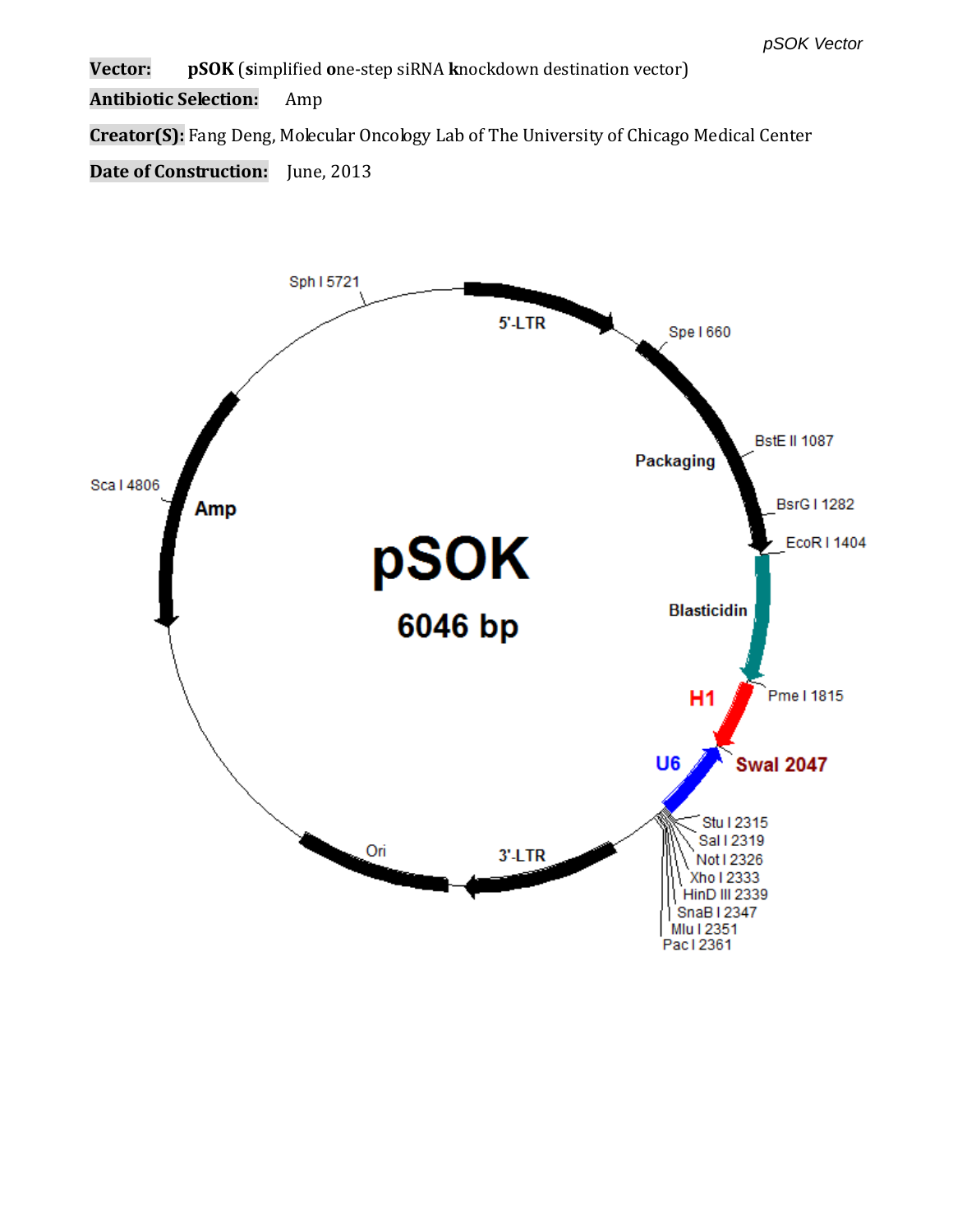## **pSOK Full-Length Sequence**

TGAAAGACCCCACCTGTAGGTTTGGCAAGCTAGCTTAAGTAACGCCATTTTGCAAGGCATGGAAAATACATAACTGAGAATAGAGAAGTTA GATCAAGGTTAGGAACAGAGAGACAGCAGAATATGGGCCAAACAGGATATCTGTGGTAAGCAGTTCCTCCCCGGCTCAGGGCCAAGAACAG ATGGTCCCCAGATGCGGTCCCGCCCTCAGCAGTTTCTAGAGAACCATCAGATGTTTCCAGGGTGCCCCAAGGACCTGAAATGACCCTGTGC CTTATTTGAACTAACCAATCAGTTCGCTTCTCGCTTCTGTTCGCGCGCTTCTGCTCCCCGAGCTCAATAAAAGAGCCCACAACCCCTCACT CGGCGCGCCAGTCCTCCGATAGACTGCGTCGCCCGGGTACCCGTATTCCCAATAAAGCCTCTTGCTGTTTGCATCCGAATCGTGGACTCGC TGATCCTTGGGAGGGTCTCCTCAGATTGATTGACTGCCCACCTCGGGGGTCTTTCATTTGGAGGTTCCACCGAGATTTGGAGACCCCTGCC CAGGGACCACCGACCCCCCCGCCGGGAGGTAAGCTGGCCAGCGGTCGTTTCGTGTCTGTCTCTGTCTTTGTGCGTGTTTGTGCCGGCATCT AATGTTTGCGCCTGCGTCTGTACTAGTTAGCTAACTAGCTCTGTATCTGGCGGACCCGTGGTGGAACTGACGAGTTCTGAACACCCGGCCG CAACCCTGGGAGACGTCCCAGGGACTTTGGGGGCCGTTTTTGTGGCCCGACCTGAGGAAGGGAGTCGATGTGGAATCCGACCCCGTCAGGA TATGTGGTTCTGGTAGGAGACGAGAACCTAAAACAGTTCCCGCCTCCGTCTGAATTTTTGCTTTCGGTTTGGAACCGAAGCCGCGCGTCTT GTCTGCTGCAGCGCTGCAGCATCGTTCTGTGTTGTCTCTGTCTGACTGTGTTTCTGTATTTGTCTGAAAATTAGGGCCAGACTGTTACCAC TCCCTTAAGTTTGACCTTAGGTCACTGGAAAGATGTCGAGCGGATCGCTCACAACCAGTCGGTAGATGTCAAGAAGAGACGTTGGGTTACC TTCTGCTCTGCAGAATGGCCAACCTTTAACGTCGGATGGCCGCGAGACGGCACCTTTAACCGAGACCTCATCACCCAGGTTAAGATCAAGG TCTTTTCACCTGGCCCGCATGGACACCCAGACCAGGTCCCCTACATCGTGACCTGGGAAGCCTTGGCTTTTGACCCCCCTCCCTGGGTCAA GCCCTTTGTACACCCTAAGCCTCCGCCTCCTCTTCCTCCATCCGCCCCGTCTCTCCCCCTTGAACCTCCTCGTTCGACCCCGCCTCGATCC TCCCTTTATCCAGCCCTCACTCCTTCTCTAGGCGCCGGAATTCACCATGGCCAAGCCTTTGTCTCAAGAAGAATCCACCCTCATTGAAAGA GCAACGGCTACAATCAACAGCATCCCCATCTCTGAAGACTACAGCGTCGCCAGCGCAGCTCTCTCTAGCGACGGCCGCATCTTCACTGGTG TCAATGTATATCATTTTACTGGGGGACCTTGTGCAGAACTCGTGGTGCTGGGCACTGCTGCTGCTGCGGCAGCTGGCAACCTGACTTGTAT CGTCGCGATCGGAAATGAGAACAGGGGCATCTTGAGCCCCTGCGGACGGTGCCGACAGGTGCTTCTCGATCTGCATCCTGGGATCAAAGCC ATAGTGAAGGACAGTGATGGACAGCCGACGGCAGTTGGGATTCGTGAATTGCTGCCCTCTGGTTATGTGTGGGAGGGCtaa<mark>gtttaaac</mark>ag cttaattcgaacgctgacgtcatcaacccgctccaaggaatcgcgggcccagtgtcactaggcgggaacacccagcgcgcgtgcgccctgg caggaagatggctgtgagggacaggggagtggcgccctgcaatatttgcatgtcgctatgtgttctgggaaatcaccataaacgtgaaatg tctttggatttgggaatcttataagttctgtatgagacca<mark>ATTTAAAT</mark>tcctttccacaagatatataaagccaagaaatcgaaatacttt caagttacggtaagcatatgatagtccattttaaaacataattttaaaactgcaaactacccaagaaattattactttctacgtcacgtat tttgtactaatatctttgtgtttacagtcaaattaattctaattatctctctaacagccttgtatcgtatatgcaaatatgaaggaatcat gggaaataggccctcttcctgcccgaccttggatctaggcctgtcgacgcggccgcctcgagaagctttacgtaacgcgtttaattaaCGA TAAAATAAAAGATTTTATTTAGTCTCCAGAAAAAGGGGGGAATGAAAGACCCCACCTGTAGGTTTGGCAAGCTAGCTTAAGTAACGCCATT TTGCAAGGCATGGAAAATACATAACTGAGAATAGAGAAGTTCAGATCAAGGTTAGGAACAGAGAGACAGCAGAATATGGGCCAAACAGGAT ATCTGTGGTAAGCAGTTCCTGCCCCGGCTCAGGGCCAAGAACAGATGGTCCCCAGATGCGGTCCCGCCCTCAGCAGTTTCTAGAGAACCAT CAGATGTTTCCAGGGTGCCCCAAGGACCTGAAATGACCCTGTGCCTTATTTGAACTAACCAATCAGTTCGCTTCTCGCTTCTGTTCGCGCG CTTCTGCTCCCCGAGCTCAATAAAAGAGCCCACAACCCCTCACTCGGCGCGCCAGTCCTCCGATAGACTGCGTCGCCCGGGTACCCGTGTA TCCAATAAACCCTCTTGCAGTTGCATCCGACTTGTGGTCTCGCTGTTCCTTGGGAGGGTCTCCTCTGAGTGATTGACTACCCGTCAGCGGG GGTCTTTCATGGGTAACAGTTTCTTGAAGTTGGAGAACAACATTCTGAGGGTAGGAGTCGAATATTAAGTAATCCTGACTCAATTAGCCAC TGTTTTGAATCCACATACTCCAATACTCCTGAAATAGTTCATTATGGACAGCGCAGAAGAGCTGGGGAGAATTAATTCGTAATCATGGTCA TAGCTGTTTCCTGTGTGAAATTGTTATCCGCTCACAATTCCACACAACATACGAGCCGGAAGCATAAAGTGTAAAGCCTGGGGTGCCTAAT GAGTGAGCTAACTCACATTAATTGCGTTGCGCTCACTGCCCGCTTTCCAGTCGGGAAACCTGTCGTGCCAGCTGCATTAATGAATCGGCCA ACGCGCGGGGAGAGGCGGTTTGCGTATTGGGCGCTCTTCCGCTTCCTCGCTCACTGACTCGCTGCGCTCGGTCGTTCGGCTGCGGCGAGCG GTATCAGCTCACTCAAAGGCGGTAATACGGTTATCCACAGAATCAGGGGATAACGCAGGAAAGAACATGTGAGCAAAAGGCCAGCAAAAGG CCAGGAACCGTAAAAAGGCCGCGTTGCTGGCGTTTTTCCATAGGCTCCGCCCCCCTGACGAGCATCACAAAAATCGACGCTCAAGTCAGAG GTGGCGAAACCCGACAGGACTATAAAGATACCAGGCGTTTCCCCCTGGAAGCTCCCTCGTGCGCTCTCCTGTTCCGACCCTGCCGCTTACC GGATACCTGTCCGCCTTTCTCCCTTCGGGAAGCGTGGCGCTTTCTCATAGCTCACGCTGTAGGTATCTCAGTTCGGTGTAGGTCGTTCGCT CCAAGCTGGGCTGTGTGCACGAACCCCCCGTTCAGCCCGACCGCTGCGCCTTATCCGGTAACTATCGTCTTGAGTCCAACCCGGTAAGACA CGACTTATCGCCACTGGCAGCAGCCACTGGTAACAGGATTAGCAGAGCGAGGTATGTAGGCGGTGCTACAGAGTTCTTGAAGTGGTGGCCT AACTACGGCTACACTAGAAGGACAGTATTTGGTATCTGCGCTCTGCTGAAGCCAGTTACCTTCGGAAAAAGAGTTGGTAGCTCTTGATCCG GCAAACAAACCACCGCTGGTAGCGGTGGTTTTTTTGTTTGCAAGCAGCAGATTACGCGCAGAAAAAAAGGATCTCAAGAAGATCCTTTGAT CTTTTCTACGGGGTCTGACGCTCAGTGGAACGAAAACTCACGTTAAGGGATTTTGGTCATGAGATTATCAAAAAGGATCTTCACCTAGATC CTTTTAAATTAAAAATGAAGTTTTAAATCAATCTAAAGTATATATGAGTAAACTTGGTCTGACAGTTACCAATGCTTAATCAGTGAGGCAC CTATCTCAGCGATCTGTCTATTTCGTTCATCCATAGTTGCCTGACTCCCCGTCGTGTAGATAACTACGATACGGGAGGGCTTACCATCTGG CCCCAGTGCTGCAATGATACCGCGAGACCCACGCTCACCGGCTCCAGATTTATCAGCAATAAACCAGCCAGCCGGAAGGGCCGAGCGCAGA AGTGGTCCTGCAACTTTATCCGCCTCCATCCAGTCTATTAATTGTTGCCGGGAAGCTAGAGTAAGTAGTTCGCCAGTTAATAGTTTGCGCA ACGTTGTTGCCATTGCTACAGGCATCGTGGTGTCACGCTCGTCGTTTGGTATGGCTTCATTCAGCTCCGGTTCCCAACGATCAAGGCGAGT TACATGATCCCCCATGTTGTGCAAAAAAGCGGTTAGCTCCTTCGGTCCTCCGATCGTTGTCAGAAGTAAGTTGGCCGCAGTGTTATCACTC ATGGTTATGGCAGCACTGCATAATTCTCTTACTGTCATGCCATCCGTAAGATGCTTTTCTGTGACTGGTGAGTACTCAACCAAGTCATTCT GAGAATAGTGTATGCGGCGACCGAGTTGCTCTTGCCCGGCGTCAATACGGGATAATACCGCGCCACATAGCAGAACTTTAAAAGTGCTCAT CATTGGAAAACGTTCTTCGGGGCGAAAACTCTCAAGGATCTTACCGCTGTTGAGATCCAGTTCGATGTAACCCACTCGTGCACCCAACTGA TCTTCAGCATCTTTTACTTTCACCAGCGTTTCTGGGTGAGCAAAAACAGGAAGGCAAAATGCCGCAAAAAAGGGAATAAGGGCGACACGGA AATGTTGAATACTCATACTCTTCCTTTTTCAATATTATTGAAGCATTTATCAGGGTTATTGTCTCATGAGCGGATACATATTTGAATGTAT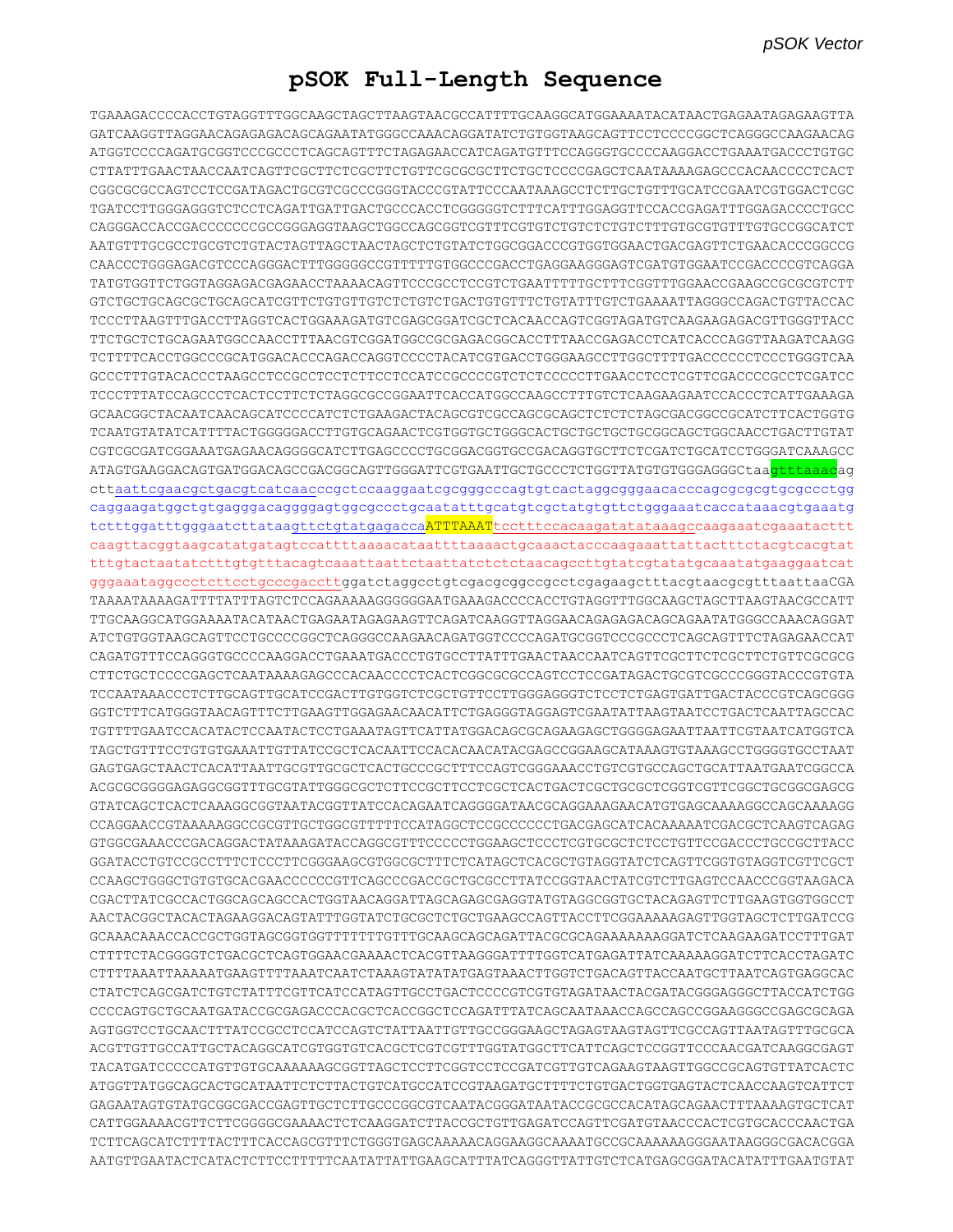## *pSOK Vector*

TTAGAAAAATAAACAAATAGGGGTTCCGCGCACATTTCCCCGAAAAGTGCCACCTGACGTCTAAGAAACCATTATTATCATGACATTAACC TATAAAAATAGGCGTATCACGAGGCCCTTTCGTCTCGCGCGTTTCGGTGATGACGGTGAAAACCTCTGACACATGCAGCTCCCGGAGACGG TCACAGCTTGTCTGTAAGCGGATGCCGGGAGCAGACAAGCCCGTCAGGGCGCGTCAGCGGGTGTTGGCGGGTGTCGGGGCTGGCTTAACTA TGCGGCATCAGAGCAGATTGTACTGAGAGTGCACCATATGCGGTGTGAAATACCGCACAGATGCGTAAGGAGAAAATACCGCATCAGGCGC CATTCGCCATTCAGGCTGCGCAACTGTTGGGAAGGGCGATCGGTGCGGGCCTCTTCGCTATTACGCCAGCTGGCGAAAGGGGGATGTGCTG CAAGGCGATTAAGTTGGGTAACGCCAGGGTTTTCCCAGTCACGACGTTGTAAAACGACGGCGCAAGGAATGGTGCATGCAAGGAGATGGCG CCCAACAGTCCCCCGGCCACGGGGCCTGCCACCATACCCACGCCGAAACAAGCGCTCATGAGCCCGAAGTGGCGAGCCCGATCTTCCCCAT CGGTGATGTCGGCGATATAGGCGCCAGCAACCGCACCTGTGGCGCCGGTGATGCCGGCCACGATGCGTCCGGCGTAGAGGCGATTAGTCCA ATTTGTTAAAGACAGGATATCAGTGGTCCAGGCTCTAGTTTTGACTCAACAATATCACCAGCTGAAGCCTATAGAGTACGAGCCATAGATA AAATAAAAGATTTTATTTAGTCTCCAGAAAAAGGGGGGAA

|                  | Unique enzymes in pSOK:                   |              |              |              |         | Apo I<br>Asc I                 | 872<br>(3)<br>(2)<br>368   | 1404<br>2778 | 2048         |             |
|------------------|-------------------------------------------|--------------|--------------|--------------|---------|--------------------------------|----------------------------|--------------|--------------|-------------|
|                  |                                           |              |              |              |         | Ase I                          | 2218<br>(5)                | 3076         | 3204         | 3263        |
| Spe I            | A CTAG, T                                 | 660          |              |              |         |                                | 4498                       |              |              |             |
| BstE II          | $G$ GTNAC, $C$                            | 1087         |              |              |         | Asp718                         | (2)<br>401                 | 2811         |              |             |
| BsrG I           | $T$ GTAC, A                               | 1282         |              |              |         | Ava I                          | (6)<br>331                 | 397          | 498          | 2333        |
| EcoR I           | G`AATT, C                                 | 1404         |              |              |         |                                | 2741                       | 2807         |              |             |
| Nco I            | C CATG, G                                 | 1411         |              |              |         | Ava II                         | $(13)$ 186                 | 199          | 254          | 551         |
| Bbv II           | GAAGAC 7/11                               | 1497         |              |              |         |                                | 690                        | 1219         | 1572         | 2596        |
| Bbs I            | GAAGAC 8/12                               | 1498         |              |              |         |                                | 2609                       | 2664         | 4464         | 4686        |
| Bsg I            | GTGCAG 22/20                              | 1600         |              |              |         |                                | 5941                       |              |              |             |
| Nru I            | <b>TCG   CGA</b>                          | 1644         |              |              |         | Ban I                          | $(14)$ 244                 | 401          | 1142         | 1397        |
| BsaB I           | <b>GATNN   NNATC</b>                      | 1711         |              |              |         |                                | 1687                       | 1943         | 2654         | 2811        |
| Pme I            | CTTT   AAAC                               | 1815         |              |              |         |                                | 3177                       | 4274         | 5548         | 5731        |
| BsiC I           | TT CG, AA                                 | 1828         |              |              |         |                                | 5845                       | 5866         |              |             |
| BstB I           | TT`CG, AA                                 | 1828         |              |              |         | Ban II                         | 338<br>(8)                 | 351          | 1677         | 1870        |
| Bsp120 I         | $G$ $GC$ , $C$                            | 1866         |              |              |         |                                | 2748                       | 2761         | 5798         | 5812        |
| Apa I            | G, GGCC `C                                | 1870         |              |              |         | Bbe I                          | 1401<br>(6)                | 1947         | 5552         | 5735        |
| SwaI             | <b>ATTT   AAAT</b>                        | 2047         |              |              |         |                                | 5849                       | 5870         |              |             |
| Stu I            | AGG   CCT                                 | 2315         |              |              |         | Bbs I                          | 1498<br>(1)                |              |              |             |
| Sal I            | $G$ TCGA, $C$                             | 2319         |              |              |         | Bbv I                          | (9)<br>931                 | 939          | 1524         | 1629        |
| Acc I            | GT `MK, AC                                | 2320         |              |              |         |                                | 3852                       | 3855         | 4061         | 4755        |
| HinC II          | <b>GTY   RAC</b>                          | 2321         |              |              |         |                                | 5366                       |              |              |             |
| Hind II          | <b>GTY   RAC</b>                          | 2321         |              |              |         | Bbv II                         | (1)<br>1497                |              |              |             |
| Not I            | GC `GGCC, GC                              | 2326         |              |              |         | Bcn I                          | $(14)$ 164                 | 399          | 400          | 571         |
| PaeR7 I          | $C$ TCGA, G                               | 2333         |              |              |         |                                | 724                        | 2574         | 2809         | 2810        |
| Xho I            | $C$ TCGA, G                               | 2333         |              |              |         |                                | 3814                       | 4510         | 4861         | 5362        |
| HinD III         | A AGCT, T                                 | 2339         |              |              |         |                                | 5397                       | 5748         |              |             |
| SnaB I           | <b>TAC   GTA</b>                          | 2347         |              |              |         | Bfa I                          | $(14)$ 31                  | 219          | 661          | 673         |
| Mlu I            | $A$ $CGCG, T$                             | 2351         |              |              |         |                                | 1394                       | 1522         | 1879         | 2311        |
| PacI             | <b>TTA ATTAA</b>                          | 2359         |              |              |         |                                | 2439                       | 2629         | 3928         | 4181        |
| Sca I            | <b>AGT   ACT</b>                          | 4806         |              |              |         |                                | 4516                       | 5951         |              |             |
| Sph I            | $G$ , CAT $G$ $C$                         | 5721         |              |              |         | Bgl I                          | (2)<br>4446                | 5564         |              |             |
|                  | Number of enzymes = $30$                  |              |              |              |         | Bpm I                          | (3)<br>2376                | 4396         | 6014         |             |
|                  |                                           |              |              |              |         | Bsa I                          | (7)<br>476                 | 530          | 1149         | 2031        |
|                  |                                           |              |              |              |         |                                | 2864                       | 2885         | 4387         |             |
|                  | The following enzymes do not cut in pSOK: |              |              |              |         | BsaA I                         | (2)<br>2181                | 2347         |              |             |
|                  |                                           |              |              |              |         | <b>BsaB</b> I                  | (1)<br>1711                |              |              |             |
| Age I            | Avr II                                    | BamH I       | Bcl I        | Bgl II       |         |                                | (10)<br>742                | 1398         | 1838         | 1944        |
| Blp I            | <b>BsiW I</b>                             | Bsm I        | Bsp1286 I    |              | BspM I  | <b>BsaH I</b>                  | 4863                       | 5245         | 5549         | 5732        |
| BspM II          | <b>Bst1107 I</b>                          | BstX I       | Cla I        |              | Dra III |                                | 5846                       | 5867         |              |             |
| Eco72 I          | Esp I                                     | Fse I        | Hpa I        | Mun I        |         | BsaJ I                         |                            | 240          | 250          | 397         |
| Nsi I            | PflM I                                    | Pml I        | Rsr II       | Sac II       |         |                                | (33) 161                   |              |              |             |
| Sfi I            | Spl I                                     | Srf I        | Xca I        | Xcm I        |         |                                | 461<br>694                 | 497<br>733   | 546<br>734   | 547<br>746  |
|                  |                                           |              |              |              |         |                                | 747                        |              |              | 1245        |
|                  | pSOK: sites sorted by name:               |              |              |              |         |                                |                            | 1167         | 1236         |             |
|                  |                                           |              |              |              |         |                                | 1265                       | 1266         | 1411         | 1716        |
| Aat II           |                                           | 1841         | 5248         |              |         |                                | 1854                       | 1907         | 2303         | 2571        |
|                  | (3)<br>745<br>2320                        |              |              |              |         |                                | 2650                       | 2660         | 2807         | 2870        |
| Acc I<br>Acc65 I | (1)<br>(2)<br>401                         | 2811         |              |              |         |                                | 3172                       | 3593         | 5667         | 5745        |
| Aci I            | $(60)$ 197                                | 203          | 566          | 588          |         |                                | 5751                       |              |              |             |
|                  | 688                                       | 727          | 860          | 901          |         | <b>BsaW I</b><br><b>BseR I</b> | (3)<br>3639<br>(4)<br>464  | 3786<br>1293 | 4617<br>1332 | 2873        |
|                  | 1042                                      | 1133         | 1199         | 1298         |         |                                |                            |              |              |             |
|                  | 1317                                      | 1355         | 1532         | 1614         |         | Bsg I                          | (1)<br>1600                |              |              |             |
|                  | 1681                                      | 1849         | 1864         | 1883         |         | BsiC I<br><b>BsiE I</b>        | 1828<br>(1)<br>(10)<br>592 | 727          | 1532         | 1648        |
|                  | 2325                                      | 2329         | 2607         | 2613         |         |                                | 2329                       | 3349         | 3773         | 4696        |
|                  | 2909                                      | 3123         | 3226         | 3282         |         |                                | 4845                       | 5592         |              |             |
|                  | 3292                                      | 3316         | 3359         | 3366         |         | <b>BsiHKA I</b>                | (6)<br>338                 | 2748         | 3751         | 4912        |
|                  | 3387                                      | 3478         | 3506         | 3633         |         |                                | 4997                       | 5494         |              |             |
|                  | 3652                                      | 3773         | 3883         | 4018         |         | BsmA I                         | $(22)$ 107                 | 475          | 531          | 609         |
|                  | 4027                                      | 4389         | 4480         | 4671         |         |                                | 734                        | 832          | 949          | 1073        |
|                  | 4717                                      | 4838         | 4882         | 4959         |         |                                | 1132                       | 1150         | 1328         | 1431        |
|                  | 5068                                      | 5167         | 5214         | 5388         |         |                                | 2032                       | 2393         | 2516         | 2863        |
|                  | 5427                                      | 5437         | 5463         | 5501         |         |                                | 2884                       | 4388         | 5162         | 5315        |
|                  | 5514                                      | 5540         | 5597         | 5856         |         |                                | 5359                       | 6031         |              |             |
| Afl II           | (3)<br>35                                 | 1006         | 2443         |              |         | BsmB I                         | 733                        | 831          | 1072         | 1131        |
| Afl III          | $(2)$ 2351                                | 3433         |              |              |         |                                | (7)                        |              |              |             |
| Aha II           | $(10)$ 742                                | 1398         | 1838         | 1944         |         |                                | 1329                       | 5316         | 5358         |             |
|                  | 4863                                      | 5245         | 5549         |              |         | BsmF I                         | $(11)$ 172<br>764          | 185          | 564          | 729<br>1944 |
|                  | 5846                                      | 5867         |              | 5732         |         |                                |                            | 1205         | 1585         |             |
| Ahd I            | (4)<br>1020                               | 2856         | 2902         | 4326         |         | BsoF I                         | 2582                       | 2595         | 5727         |             |
| Alu I            | (29) 30                                   | 34           | 336          | 580          |         |                                | $(36)$ 727<br>925          | 901<br>928   | 917<br>1133  | 920<br>1513 |
|                  | 668                                       | 676          | 1515         | 1620         |         |                                |                            |              |              |             |
|                  | 1821                                      | 2341         | 2438         | 2442         |         |                                | 1532                       | 1606         | 1609         | 1612        |
|                  | 2746                                      | 3065         | 3098         | 3193         |         |                                | 1615                       | 1618         | 1782         | 2326        |
|                  | 3257                                      | 3375         | 3601         | 3691         |         |                                | 2329                       | 3258         | 3339         | 3357        |
|                  |                                           | 3994         |              |              |         |                                | 3360                       | 3478         | 3633         | 3776        |
|                  | 3737                                      |              | 4515         | 4615         |         |                                | 3841                       | 3844         | 4050         | 4378        |
|                  | 4678                                      | 5357         | 5376         | 5621         |         |                                | 4717                       | 4744         | 4839         | 5068        |
|                  | 5977                                      |              |              |              |         |                                | 5355                       | 5464         | 5568         | 5641        |
| Alw I            | $(13)$ 453                                | 1051         | 1357         | 1727         |         | Bsp120 I                       | 1866<br>(1)                |              |              |             |
|                  | 2314<br>4178                              | 3995<br>4179 | 4081<br>4643 | 4081<br>4958 |         | BspH I                         | 4153<br>(4)<br>$(17)$ 374  | 5161         | 5266         | 5790        |
|                  | 4964                                      |              |              |              |         | Bsr I                          |                            | 1030         | 1058         | 1546        |
| AlwN I           |                                           | 3849         |              |              |         |                                | 1570                       | 1871         | 2784         | 3234        |
|                  | 2567<br>(2)                               |              |              |              |         |                                | 3840                       | 3853         | 3967         | 4373        |
| Apa I<br>ApaL I  | 1870<br>(1)<br>(3)<br>3747                | 4993         | 5490         |              |         |                                | 4491                       | 4534         | 4801         | 4973        |
|                  |                                           |              |              |              |         |                                |                            |              |              |             |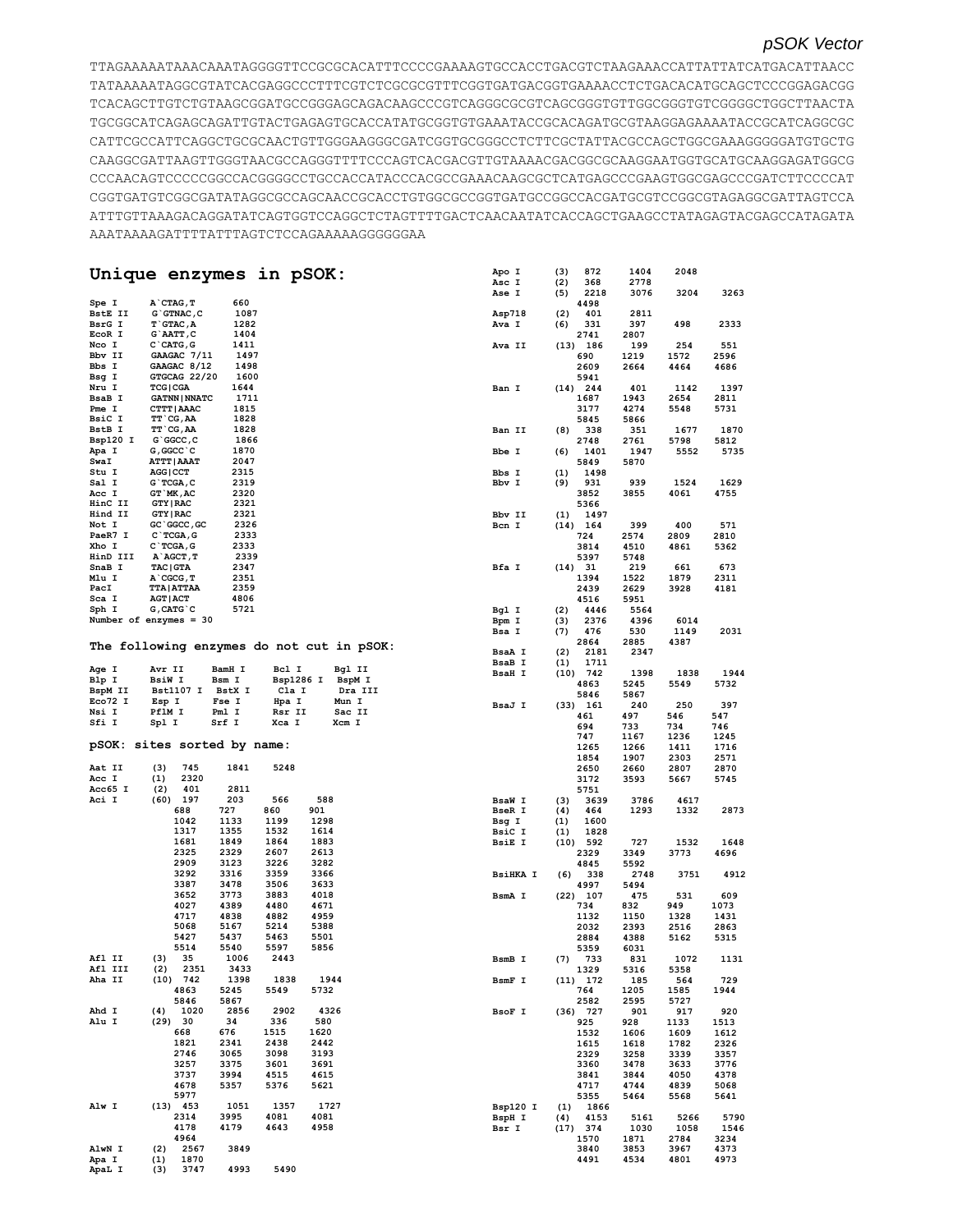|                | 5679               |             |      |      |          | 762          | 774          | 987          | 1111         |
|----------------|--------------------|-------------|------|------|----------|--------------|--------------|--------------|--------------|
| BsrB I         | (5)<br>1042        | 1851        | 3125 | 3366 |          | 1132         | 1197         | 1416         | 1531         |
|                | 5167               |             |      |      |          | 1868         | 2286         | 2315         | 2328         |
| BsrD I         | 4387<br>(2)        | 4561        |      |      |          | 2538         | 2583         | 3274         | 3448         |
| BsrG I         | 1282<br>(1)        |             |      |      |          | 3459         | 3477         | 3911         | 4369         |
| <b>BssH II</b> | 317<br>(5)         | 368         | 1896 | 2727 |          | 4449         | 4716         | 5303         | 5601         |
|                | 2778               |             |      |      |          | 5750         | 5758         | 5882         |              |
| BssS I         | (4)<br>1587        | 3606        | 4990 | 5297 | Hga I    | (11) 381     | 642          | 895          | 1491         |
|                |                    |             |      |      |          |              |              |              |              |
| BstB I         | (1)<br>1828        |             |      |      |          | 2330         | 2791         | 3543         | 4121         |
| <b>BstE II</b> | (1)<br>1087        |             |      |      |          | 4853         | 5411         | 5880         |              |
| BstN I         | $(18)$ 241         | 548         | 735  | 748  | HgiA I   | 338<br>(6)   | 2748         | 3751         | 4912         |
|                | 1169               | 1194        | 1217 | 1237 |          | 4997         | 5494         |              |              |
|                | 1267               | 1717        | 1909 | 2651 | HgiE II  | 4012<br>(2)  | 5492         |              |              |
|                | 3173               | 3461        | 3582 | 3595 | Hha I    | $(40)$ 319   | 321          | 370          | 372          |
|                | 5668               | 5945        |      |      |          | 648          | 905          | 924          | 1400         |
| BstU I         | $(25)$ 317         | 319         | 370  | 903  |          | 1512         | 1898         | 1900         | 1906         |
|                |                    |             |      |      |          |              |              |              |              |
|                | 905                | 1135        | 1644 | 1864 |          | 1946         | 2729         | 2731         | 2780         |
|                | 1898               | 1900        | 2325 | 2353 |          | 2782         | 3057         | 3217         | 3282         |
|                | 2727               | 2729        | 2780 | 3280 |          | 3310         | 3343         | 3613         | 3680         |
|                | 3282               | 3480        | 4061 | 4391 |          | 3780         | 3954         | 4063         | 4456         |
|                | 4884               | 5216        | 5316 | 5318 |          | 4549         | 4886         | 5218         | 5318         |
|                | 5421               |             |      |      |          | 5421         | 5551         | 5572         | 5705         |
| BstY I         | (7)<br>2307        | 4074        | 4085 | 4171 |          | 5734         | 5788         | 5848         | 5869         |
|                | 4183               | 4951        | 4968 |      | HinC II  | 2321<br>(1)  |              |              |              |
| Bsu36 I        | (2)<br>781         | 1018        |      |      | Hind II  | 2321<br>(1)  |              |              |              |
|                |                    |             |      | 370  |          |              |              |              |              |
| Cac8 I         | 28<br>(34)         | 32          | 319  |      | HinD III | 2339<br>(1)  |              |              |              |
|                | 582                | 586         | 631  | 650  | Hinf I   | (18)<br>442  | 450          | 791          | 802          |
|                | 1199               | 1508        | 1622 | 1866 |          | 1437         | 1769         | 1859         | 2017         |
|                | 1898               | 1902        | 2436 | 2440 |          | 2270         | 2968         | 2990         | 3011         |
|                | 2729               | 2780        | 3226 | 3255 |          | 3268         | 3333         | 3408         | 3804         |
|                | 3364               | 3450        | 3487 | 4047 |          | 4321         | 5959         |              |              |
|                | 4438               | 5451        | 5599 | 5619 | HinI I   | $(10)$ 742   | 1398         | 1838         | 1944         |
|                | 5623               | 5719        | 5760 | 5808 |          | 4863         | 5245         | 5549         | 5732         |
|                |                    |             |      |      |          |              |              |              |              |
|                | 5850               | 5880        |      |      |          | 5846         | 5867         |              |              |
| Cfr10 I        | (4)<br>629         | 4406        | 5869 | 5878 | HinP I   | $(40)$ 317   | 319          | 368          | 370          |
| Csp6 I         | 402<br>(8)         | 658         | 1283 | 2189 |          | 646          | 903          | 922          | 1398         |
|                | 2812               | 4805        | 5481 | 5992 |          | 1510         | 1896         | 1898         | 1904         |
| Dde I          | $(19)$ 75          | 167         | 208  | 476  |          | 1944         | 2727         | 2729         | 2778         |
|                | 781                | 1018        | 1290 | 1808 |          | 2780         | 3055         | 3215         | 3280         |
|                | 2483               | 2577        | 2618 | 2887 |          | 3308         | 3341         | 3611         | 3678         |
|                | 2958               | 3708        | 4117 | 4283 |          | 3778         | 3952         | 4061         | 4454         |
|                |                    |             |      |      |          |              |              |              |              |
|                | 4823               | 5249        | 5484 |      |          | 4547         | 4884         | 5216         | 5316         |
| Dpn I          | $(25)$ 94          | 459         | 1046 | 1178 |          | 5419         | 5549         | 5570         | 5703         |
|                | 1363               | 1647        | 1708 | 1722 |          | 5732         | 5786         | 5846         | 5867         |
|                | 2309               | 2503        | 4001 | 4076 | Hpa II   | $(24)$ 163   | 398          | 569          | 630          |
|                | 4087               | 4095        | 4173 | 4185 |          | 723          | 1401         | 2573         | 2808         |
|                | 4290               | 4631        | 4649 | 4695 |          | 3151         | 3640         | 3787         | 3813         |
|                | 4953               | 4970        | 5006 | 5591 |          | 4003         | 4407         | 4441         | 4508         |
|                | 5815               |             |      |      |          | 4618         | 4860         | 5361         | 5395         |
| DpnII          | $(25)$ 92          | 457         | 1044 | 1176 |          | 5747         | 5870         | 5879         | 5894         |
|                | 1361               | 1645        | 1706 | 1720 | Hph I    | $(14)$ 1157  | 1183         | 1401         | 1978         |
|                | 2307               | 2501        | 3999 | 4074 |          | 4170         | 4397         | 4811         | 5019         |
|                |                    |             |      |      |          |              |              |              |              |
|                | 4085               | 4093        | 4171 | 4183 |          | 5052         | 5336         | 5345         | 5838         |
|                | 4288               | 4629        | 4647 | 4693 |          | 5883         | 5964         |              |              |
|                | 4951               | 4968        | 5004 | 5589 | Kas I    | 1397<br>(6)  | 1943         | 5548         | 5731         |
|                | 5813               |             |      |      |          | 5845         | 5866         |              |              |
| Dra I          | (7)<br>1815        | 2047        | 2126 | 2139 | Kpn I    | 405<br>(2)   | 2815         |              |              |
|                | 4192               | 4211        | 4903 |      | Mae I    | (14) 31      | 219          | 661          | 673          |
| Drd I          | 1500<br>(3)        | 3541        | 5410 |      |          | 1394         | 1522         | 1879         | 2311         |
| Dsa I          | (3)<br>694         |             | 5751 |      |          | 2439         | 2629         | 3928         | 4181         |
|                |                    |             |      |      |          |              |              |              |              |
|                |                    | 1411        |      |      |          |              |              |              |              |
| Eae I          | $(11)$ 582         | 724         | 1109 | 1130 |          | 4516         | 5951         |              |              |
|                | 1414               | 1529        | 2326 | 3272 | Mae II   | $(13)$ 742   | 1081         | 1122         | 1838         |
|                | 4714               | 5748        | 5880 |      |          | 1994         | 2175         | 2180         | 2346         |
| Eag I          | 724<br>(3)         | 1529        | 2326 |      |          | 4136         | 4552         | 4925         | 5245         |
| Ear I          | 1070<br>(7)        | 1311        | 2295 | 3055 |          | 5687         |              |              |              |
|                | 3317               | 5121        | 5609 |      | Mae III  | (22) 39      | 994          | 1022         | 1087         |
| Eco47 III      | (2)<br>923         | 5787        |      |      |          | 1231         | 1874         | 2097         | 2176         |
| Eco57 I        | (4)<br>1509        | 3980        | 4994 | 5998 |          | 2347         | 2447         | 2925         | 3789         |
| EcoN I         | 784<br>(2)         | 1392        |      |      |          | 3852         | 3968         | 4251         | 4582         |
| Eco0109 I      |                    |             | 1572 | 2285 |          |              |              | 4981         |              |
|                | 254<br>(7)         | 1219        |      |      |          | 4640         | 4793         |              | 5369         |
|                | 2664               | 5302        | 5756 |      |          | 5660         | 5680         |              |              |
| EcoR I         | 1404<br>(1)        |             |      |      | Mbo I    | $(25)$ 92    | 457          | 1044         | 1176         |
| EcoR II        | $(18)$ 239         | 546         | 733  | 746  |          | 1361         | 1645         | 1706         | 1720         |
|                | 1167               | 1192        | 1215 | 1235 |          | 2307         | 2501         | 3999         | 4074         |
|                | 1265               | 1715        | 1907 | 2649 |          | 4085         | 4093         | 4171         | 4183         |
|                | 3171               | 3459        | 3580 | 3593 |          | 4288         | 4629         | 4647         | 4693         |
|                | 5666               | 5943        |      |      |          | 4951         | 4968         | 5004         | 5589         |
| EcoR V         | 140<br>(3)         | 2549        | 5934 |      |          | 5813         |              |              |              |
|                |                    |             |      |      |          |              |              |              |              |
| Ehe I          | (6)<br>1399        | 1945        | 5550 | 5733 | Mbo II   | $(16)$ 1086  | 1299         | 1445         | 1502         |
|                | 5847               | 5868        |      |      |          | 1530         | 1927         | 2283         | 3071         |
| Fnu4H I        | $(36)$ 727         | 901         | 917  | 920  |          | 3305         | 4094         | 4167         | 4922         |
|                | 925                | 928         | 1133 | 1513 |          | 5000         | 5109         | 5597         | 5809         |
|                | 1532               | 1606        | 1609 | 1612 | Mlu I    | 2351<br>(1)  |              |              |              |
|                | 1615               | 1618        | 1782 | 2326 | Mme I    | (6)<br>829   | 1106         | 2872         | 2924         |
|                | 2329               | 3258        | 3339 | 3357 |          | 3647         | 3831         |              |              |
|                | 3360               | 3478        | 3633 | 3776 | Mnl I    | $(49)$ 167   | 216          | 368          | 387          |
|                |                    |             |      | 4378 |          | 432          | 460          | 484          | 506          |
|                | 3841               | 3844        | 4050 |      |          |              |              |              |              |
|                | 4717               | 4744        | 4839 | 5068 |          | 510          | 566          | 776          | 872          |
|                | 5355               | 5464        | 5568 | 5641 |          | 1168         | 1271         | 1304         | 1310         |
| Fok I          | $(11)$ 423         | 1140        | 1300 | 1464 |          | 1313         | 1319         | 1349         | 1352         |
|                | 1699               | 2832        | 4292 | 4473 |          | 1367         | 1374         | 1390         | 1454         |
|                | 4760               | 5403        | 5647 |      |          | 1795         | 1796         | 1921         | 2297         |
| Fsp I          | 4548<br>(2)        | 5571        |      |      |          | 2341         | 2626         | 2778         | 2797         |
| Gdi II         | $(11)$ 723         | 725         | 1129 | 1528 |          | 2842         | 2869         | 2893         | 2953         |
|                | 1530               | 2325        | 2327 | 3273 |          | 3282         | 3331         | 3541         | 3614         |
|                |                    |             |      |      |          |              |              |              |              |
|                | 4713               | 5749        | 5881 |      |          | 3865         | 4265         | 4346         | 4492         |
| Gsu I          | 2377<br>(3)        | 4397        | 6015 |      |          | 4698         | 5293         | 5351         | 5611         |
| Hae I          | 584<br>(7)         | 1111        | 1416 | 2315 |          | 5895         |              |              |              |
|                | 3448               | 3459        | 3911 |      | Msc I    | $(3)$ 584    | 1111         | 1416         |              |
| Hae II         | $(10)$ 925         | 1401        | 1947 | 3311 | Mse I    | (30) 36      | 1007         | 1119         | 1149         |
|                | 3681               | 5552        | 5735 | 5789 |          | 1173         | 1814         | 1823         | 2046         |
| Hae III        | 5849<br>$(31)$ 129 | 5870<br>173 | 584  | 726  |          | 2125<br>2361 | 2138<br>2444 | 2218<br>2978 | 2357<br>3076 |

*pSOK Vector*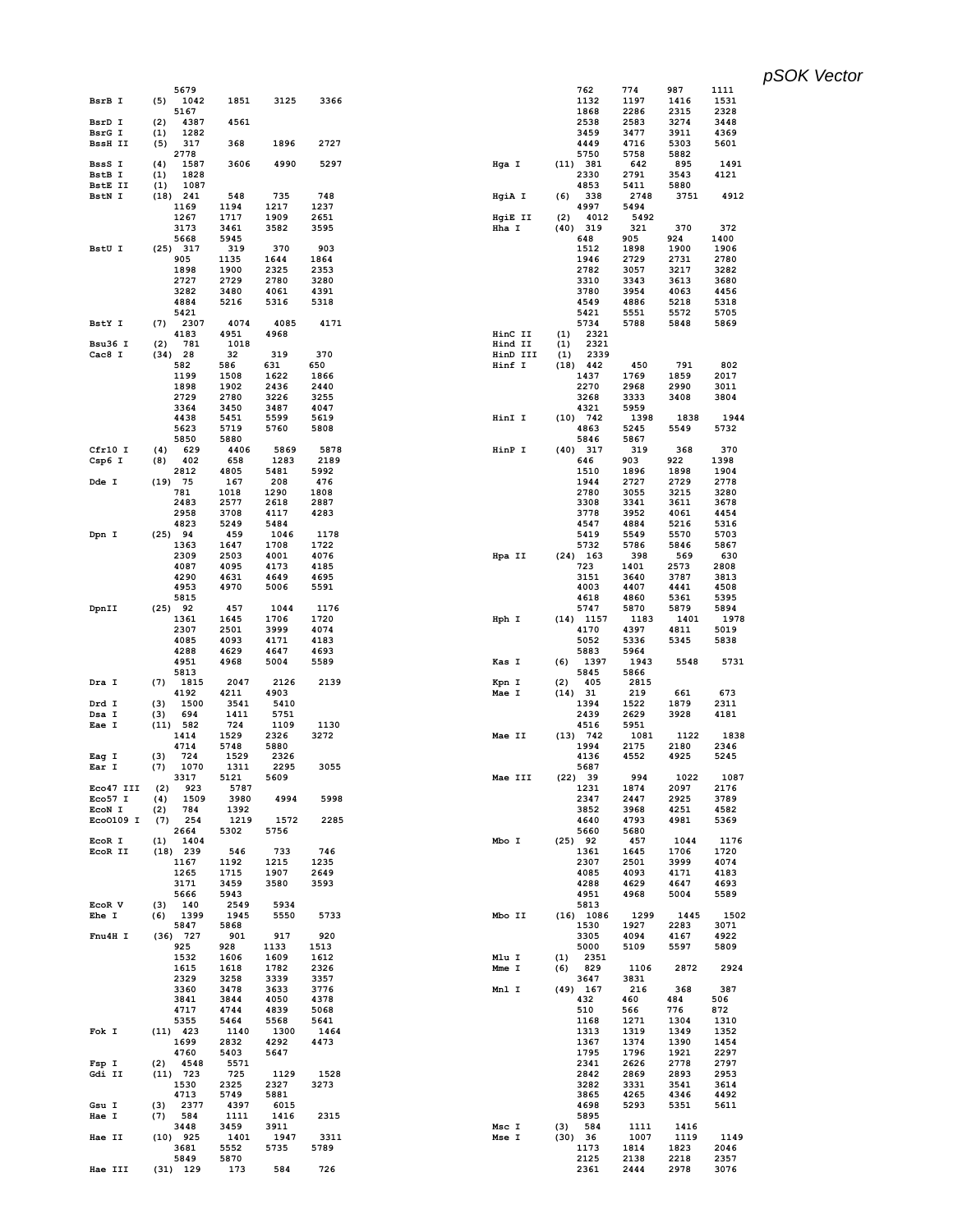pSOK Vector

|           | 3204        | 3263 | 4139 | 4191 |                | 1485                        |
|-----------|-------------|------|------|------|----------------|-----------------------------|
|           | 4196        | 4210 | 4263 | 4498 |                | 2595                        |
|           | 4537        | 4902 | 5274 | 5455 |                | 4774                        |
|           | 5652        | 5922 |      |      |                | 5512                        |
| Msl I     | 1993<br>(3) | 4578 | 4737 |      | Sfc I          | (10)<br>15                  |
| Msp I     | $(24)$ 163  | 398  | 569  | 630  |                | 1496                        |
|           | 723         | 1401 | 2573 | 2808 |                | 4567                        |
|           | 3151        | 3640 | 3787 | 3813 | Sma I          | (2)<br>399                  |
|           | 4003        | 4407 | 4441 | 4508 | SnaB I         | 234<br>(1)                  |
|           | 4618        | 4860 | 5361 | 5395 | Spe I          | 660<br>(1)                  |
|           |             |      |      |      |                |                             |
|           | 5747        | 5870 | 5879 | 5894 | Sph I          | 572<br>(1)                  |
| MspA1 I   | $(10)$ 588  | 1620 | 2909 | 3257 | Ssp I          | 195<br>(3)                  |
|           | 3775        | 4020 | 4961 | 5427 | Stu I          | (1)<br>231                  |
|           | 5621        | 5977 |      |      | Sty I          | 250<br>(8)                  |
| Nae I     | (2)<br>631  | 5880 |      |      |                | 1854                        |
| Nar I     | (6)<br>1398 | 1944 | 5549 | 5732 | SwaI           | 204<br>(1)                  |
|           | 5846        | 5867 |      |      | Taq I          | 794<br>(12)                 |
| Nci I     | $(14)$ 163  | 398  | 399  | 570  |                | 1705                        |
|           | 723         | 2573 | 2808 | 2809 |                | 2334                        |
|           | 3813        | 4509 | 4860 | 5361 | Tfi I          | (10)<br>442                 |
|           |             |      |      |      |                |                             |
|           | 5396        | 5747 |      |      |                | 1859                        |
| Nco I     | (1)<br>1411 |      |      |      |                | 3268                        |
| Nde I     | (2)<br>2110 | 5497 |      |      | Tsp45 I        | (8)<br>102                  |
| NgoM I    | (2)<br>629  | 5878 |      |      |                | 4582                        |
| Nhe I     | (2)<br>30   | 2438 |      |      | Tth111 I       | (4)<br>39                   |
| Nla III   | (19)<br>62  | 1205 | 1415 | 1964 | Tth111 II      | 14<br>(8)                   |
|           | 2277        | 2470 | 2924 | 3091 |                | 2555                        |
|           | 3437        | 4157 | 4648 | 4658 | Vsp I          | (5)<br>221                  |
|           | 4736        | 4772 | 5165 | 5270 |                | 4498                        |
|           | 5354        | 5721 | 5794 |      | Xba I          | (2)<br>218                  |
| Nla IV    | 188<br>(33) | 201  | 246  | 403  | Xho I          | (1)<br>233                  |
|           |             |      |      |      |                |                             |
|           | 521         | 552  | 692  | 761  | Xho II         | (7)<br>230                  |
|           | 893         | 1144 | 1221 | 1399 |                | 4183                        |
|           | 1573        | 1689 | 1868 | 1945 | Xma I          | (2)<br>397                  |
|           | 2598        | 2611 | 2656 | 2813 | Xma III        | 724<br>(3)                  |
|           | 3179        | 3465 | 3504 | 4276 | Xmn I          | (3)<br>303                  |
|           | 4370        | 4411 | 4622 | 5212 |                |                             |
|           | 5550        | 5733 | 5757 | 5847 |                |                             |
|           | 5868        |      |      |      |                | Site usage in p             |
| Not I     | (1)<br>2326 |      |      |      |                |                             |
|           |             |      |      |      | Aat II         | $G$ , $ACGT$ $C$            |
| Nru I     | (1)<br>1644 |      |      |      | Acc65 I        | G`GTAC, C                   |
| Nsp7524 I | (4)<br>1960 | 3433 | 5350 | 5717 | Afl II         | $C$ `TTAA, G                |
| NspB II   | (10)<br>588 | 1620 | 2909 | 3257 | Age I          | $A$ $CCGG, T$               |
|           | 3775        | 4020 | 4961 | 5427 | Ahd I          | GACNN , N`NI                |
|           | 5621        | 5977 |      |      | Alw I          | GGATC 8/9                   |
| NspH I    | (4)<br>1964 | 3437 | 5354 | 5721 |                | G, GGCC `C                  |
| PacI      | (1)<br>2359 |      |      |      | Apa I          |                             |
| PaeR7 I   | (1)<br>2333 |      |      |      | Apo I          | R`AATT, Y                   |
| Pal I     | $(31)$ 129  | 173  | 584  | 726  | Ase I          | <b>AT`TA,AT</b>             |
|           | 762         | 774  | 987  |      | Ava I          | C'YCGR, G                   |
|           |             |      |      | 1111 | Avr II         | $C$ $CTAG$ , $G$            |
|           | 1132        | 1197 | 1416 | 1531 | Ban I          | $G$ $GYRC$ , $C$            |
|           | 1868        | 2286 | 2315 | 2328 | Bbe I          | G, GCGC `C                  |
|           | 2538        | 2583 | 3274 | 3448 | Bbv I          | $GCAGC$ 13/                 |
|           | 3459        | 3477 | 3911 | 4369 | Bcl I          | $T$ $GATC$ , A              |
|           | 4449        | 4716 | 5303 | 5601 | Bfa I          | $C$ TA, G                   |
|           | 5750        | 5758 | 5882 |      | Bgl II         | A`GATC, T                   |
| Ple I     | (3)<br>799  | 2976 | 3812 |      |                | CTGGAG 22                   |
| Pme I     |             |      |      |      | Bpm I          |                             |
|           |             |      |      |      | <b>BsaA I</b>  | YAC   GTR                   |
|           | (1)<br>1815 |      |      |      | <b>BsaH I</b>  |                             |
| PpuM I    | (4)<br>254  | 1219 | 1572 | 2664 |                | GR`CG, YC                   |
| Psp1406 I | 4552<br>(2) | 4925 |      |      | <b>BsaW I</b>  | $W$ $CCGG, W$               |
| PspA I    | (2)<br>397  | 2807 |      |      | Bsg I          | GTGCAG 22                   |
| Pst I     | (3)<br>921  | 929  | 1105 |      | <b>BsiE I</b>  | $CG, RY^{\wedge} CG$        |
| Pvu I     | (3)<br>1648 | 4696 | 5592 |      | <b>BsiW I</b>  |                             |
| Pvu II    | (4)<br>1620 | 3257 | 5621 | 5977 |                | $C$ GTAC, G                 |
| Rsa I     | (8)<br>403  | 659  | 1284 | 2190 | BsmA I         | GTCTC / 9                   |
|           | 2813        | 4806 | 5482 | 5993 | BsmF I         | GGGAC 15/                   |
|           |             |      |      |      | Bsp120 I       | G`GGCC, C                   |
| Sac I     | (2)<br>338  | 2748 |      |      | BspH I         | T CATG, A                   |
| Sal I     | (1)<br>2319 |      |      |      | BspM II        | $T$ $CCGG, A$               |
| Sap I     | (2)<br>3055 | 3317 |      |      | <b>BsrB I</b>  | <b>GAG   CGG</b>            |
| Sau3A I   | $(25)$ 92   | 457  | 1044 | 1176 | BsrG I         | $T$ `GTAC, A                |
|           | 1361        | 1645 | 1706 | 1720 | BssS I         | $C$ TCGT, $G$               |
|           | 2307        | 2501 | 3999 | 4074 | BstB I         | TT`CG, AA                   |
|           | 4085        | 4093 | 4171 | 4183 | BstN I         | $CC^W$ , GG                 |
|           | 4288        | 4629 | 4647 | 4693 | BstX I         | <b>CCAN, NNNN</b>           |
|           | 4951        | 4968 | 5004 | 5589 |                |                             |
|           | 5813        |      |      |      | Bsu36 I        | CC `TNA, GG                 |
| Sau96 I   | $(29)$ 127  | 171  | 186  | 199  | Cfr10 I        | $R$ $CCGG, Y$               |
|           | 254         | 551  | 690  | 760  | Csp6 I         | $G^T A, C$                  |
|           |             |      |      |      | Dpn I          | GA   TC                     |
|           | 773         | 985  | 1196 | 1219 | Dra I          | <b>TTT   AAA</b>            |
|           | 1572        | 1866 | 1867 | 2285 | Drd I          | GACNN, NN `I                |
|           | 2536        | 2581 | 2596 | 2609 | Eae I          | Y`GGCC, R                   |
|           | 2664        | 4368 | 4447 | 4464 | Ear I          | CTCTTC 7/1                  |
|           | 4686        | 5302 | 5599 | 5756 | Eco57 I        | CTGAAG 21                   |
|           | 5941        |      |      |      | ECON I         | CCTNN N, N                  |
| Sca I     | (1)<br>4806 |      |      |      |                |                             |
| ScrF I    | $(32)$ 163  | 241  | 398  | 399  | EcoR I         | G`AATT, C                   |
|           | 548         | 570  | 723  | 735  | EcoR V         | <b>GAT   ATC</b>            |
|           |             |      |      |      | Esp I          | GC `TNA, GC                 |
|           | 748         | 1169 | 1194 | 1217 | Fok I          | $GGATG$ 14/                 |
|           | 1237        | 1267 | 1717 | 1909 | Fsp I          | <b>TGC   GCA</b>            |
|           | 2573        | 2651 | 2808 | 2809 | Gsu I          | CTGGAG 21                   |
|           | 3173        | 3461 | 3582 | 3595 | Hae II         | R, GCGC `Y                  |
|           | 3813        | 4509 | 4860 | 5361 |                |                             |
|           | 5396        | 5668 | 5747 | 5945 | Hga I          | GACGC $9/1$                 |
| Sec I     | (33) 161    | 240  | 250  | 397  | HgiE II        | <b>ACCNNNNNN</b>            |
|           |             |      |      |      | HinC II        | <b>GTY   RAC</b>            |
|           | 461         | 497  | 546  | 547  | HinD III       | A AGCT, T                   |
|           | 694         | 733  | 734  | 746  | HinI I         | GR`CG, YC                   |
|           | 747         | 1167 | 1236 | 1245 | Hpa I          | <b>GTT   AAC</b>            |
|           | 1265        | 1266 | 1411 | 1716 | Hph I          |                             |
|           | 1854        | 1907 | 2303 | 2571 |                | GGTGA 12/                   |
|           | 2650        | 2660 | 2807 | 2870 | Kpn I          | $G, GTAC$ $C$               |
|           | 3172        | 3593 | 5667 | 5745 | Mae II         | $A$ $CG, T$                 |
|           | 5751        |      |      |      | Mbo I<br>Mlu I | $\Gamma$ GATC,<br>A CGCG, T |

|    |                                             |                                                     |                          |                                                            | $p$ oon vo                    |
|----|---------------------------------------------|-----------------------------------------------------|--------------------------|------------------------------------------------------------|-------------------------------|
|    | 1485<br>2595                                | 1542<br>2853                                        | 1674<br>3529             | 1720<br>4581                                               |                               |
|    | 4774                                        | 5021                                                | 5382                     | 5474                                                       |                               |
|    | 5512                                        | 5550                                                | 5866                     | 5878                                                       |                               |
|    | (10)<br>15                                  | 917                                                 | 925                      | 1101                                                       |                               |
|    | 1496<br>4567                                | 2423                                                | 3698                     | 3889                                                       |                               |
|    | (2)<br>399                                  | 5985<br>2809                                        |                          |                                                            |                               |
|    | 2347<br>(1)                                 |                                                     |                          |                                                            |                               |
|    | (1)<br>660                                  |                                                     |                          |                                                            |                               |
|    | (1)<br>5721                                 |                                                     |                          |                                                            |                               |
|    | (3)<br>1955<br>2315<br>(1)                  | 2976                                                | 5130                     |                                                            |                               |
|    | 250<br>(8)                                  | 461                                                 | 1245                     | 1411                                                       |                               |
|    | 1854                                        | 2303                                                | 2660                     | 2870                                                       |                               |
|    | 2047<br>(1)                                 |                                                     |                          |                                                            |                               |
|    | 794<br>(12)                                 | 1038                                                | 1349                     | 1360                                                       |                               |
|    | 1705<br>2334                                | 1828<br>2971                                        | 2083<br>3533             | 2320<br>4977                                               |                               |
|    | (10)<br>442                                 | 802                                                 | 1437                     | 1769                                                       |                               |
|    | 1859                                        | 2017                                                | 2270                     | 3011                                                       |                               |
|    | 3268                                        | 3408                                                |                          |                                                            |                               |
|    | (8)<br>1022                                 | 1231<br>4793                                        | 1874<br>5369             | 2176                                                       |                               |
| I  | 4582<br>(4)<br>390                          | 811                                                 | 1217                     | 5680<br>2800                                               |                               |
| IJ | 146<br>(8)                                  | 422                                                 | 613                      | 632                                                        |                               |
|    | 2555                                        | 4022                                                | 4031                     | 4061                                                       |                               |
|    | (5)<br>2218                                 | 3076                                                | 3204                     | 3263                                                       |                               |
|    | 4498<br>218                                 | 2628                                                |                          |                                                            |                               |
|    | (2)<br>2333<br>(1)                          |                                                     |                          |                                                            |                               |
|    | 2307<br>(7)                                 | 4074                                                | 4085                     | 4171                                                       |                               |
|    | 4183                                        | 4951                                                | 4968                     |                                                            |                               |
|    | (2)<br>397                                  | 2807                                                |                          |                                                            |                               |
|    | 724<br>(3)                                  | 1529                                                | 2326<br>4925             |                                                            |                               |
|    | (3)<br>3039                                 | 3077                                                |                          |                                                            |                               |
|    | isage in pSOK:                              |                                                     |                          |                                                            |                               |
|    |                                             |                                                     |                          |                                                            |                               |
|    | G, ACGT `C                                  | з                                                   | Acc I                    | GT `MK, AC                                                 | 1                             |
|    | G`GTAC, C                                   | 2                                                   | Aci I                    | $C^{\dagger}CG, C$                                         | 60                            |
|    | $C$ `TTAA, G                                | з                                                   | Afl III                  | A CRYG, T                                                  | 2                             |
|    | A CCGG, T<br><b>GACNN, N`NNGTC</b>          | $\overline{\phantom{0}}$<br>$\overline{\mathbf{4}}$ | Aha II<br>Alu I          | GR'CG, YC<br><b>AG CT</b>                                  | 10<br>29                      |
|    | GGATC 8/9                                   | 13                                                  | AlwN I                   | $\mathsf{CAG}$ , $\mathsf{NNN}$<br>$\ulcorner\mathsf{CTG}$ | $\overline{2}$                |
|    | G, GGCC`C                                   | 1                                                   | ApaL I                   | $G$ TGCA, C                                                | з                             |
|    | R`AATT, Y                                   | з                                                   | Asc I                    | GG `CGCG, CC                                               | 2                             |
|    | <b>AT`TA,AT</b>                             | 5                                                   | Asp718                   | $G$ $G$ TAC, $C$                                           | 2                             |
|    | C`YCGR, G                                   | 6                                                   | Ava II                   | $G$ $GWC$ , $C$                                            | 13                            |
|    | C`CTAG, G<br>G'GYRC, C                      | $\overline{\phantom{a}}$<br>14                      | BamH I<br>Ban II         | G`GATC, C<br>G, RGCY `C                                    | $\qquad \qquad -$<br>8        |
|    | G, GCGC `C                                  | 6                                                   | Bbs I                    | GAAGAC 8/12                                                | 1                             |
|    | GCAGC 13/17                                 | 9                                                   | Bbv II                   | GAAGAC 7/11                                                | 1                             |
|    | <b>T`GATC, A</b>                            | $\overline{\phantom{0}}$                            | Bcn I                    | $CC, S$ $GG$                                               | 14                            |
|    | $C$ TA, $G$                                 | 14                                                  | Bgl I                    | <b>GCCN, NNN `NGGC</b>                                     | 2                             |
|    | A`GATC, T<br>CTGGAG 22/20                   | 3                                                   | Blp I<br>Bsa I           | GC `TNA, GC<br>GGTCTC 7/11                                 | $7\phantom{.0}$               |
|    | <b>YAC   GTR</b>                            | $\overline{2}$                                      | BsaB I                   | <b>GATNN   NNATC</b>                                       | 1                             |
|    | GR`CG, YC                                   | 10                                                  | BsaJ I                   | $C$ $CMNG$ , $G$                                           | 33                            |
|    | W`CCGG,W                                    | 3                                                   | <b>BseR I</b>            | GAGGAG 16/14                                               | 4                             |
|    | GTGCAG 22/20                                | $\mathbf{1}$                                        | BsiC I                   | <b>TT`CG,AA</b>                                            | 1                             |
|    | CG, RY `CG<br>$C$ GTAC, $G$                 | 10<br>$\overline{\phantom{0}}$                      | <b>BsiHKA I</b><br>Bsm I | G, WGCW`C<br>GAATG, C 7                                    | 6                             |
|    | GTCTC 79                                    | 22                                                  | BsmB I                   | CGTCTC 7/11                                                | 7                             |
|    | GGGAC 15/19                                 | 11                                                  | BsoF I                   | GC'N, GC                                                   | 36                            |
| I  | G`GGCC, C                                   | 1                                                   | Bsp1286 I                | G, DGCH`C                                                  |                               |
|    | $T$ $\hat{C}$ $ATG$ , $A$                   | 4<br>$\overline{a}$                                 | BspM I                   | ACCTGC 10/14                                               | $\overline{\phantom{0}}$      |
|    | $T$ $CCGG, A$<br>GAG   CGG                  | 5                                                   | Bsr I<br>BsrD I          | ACT, GG<br>GCAATG, 8                                       | 17<br>2                       |
|    | <b>T`GTAC, A</b>                            | 1                                                   | <b>BssH II</b>           | $G$ $CGCG, C$                                              | 5                             |
|    | C`TCGT, G                                   | 4                                                   | Bst1107 I                | <b>GTA   TAC</b>                                           | $\overline{a}$                |
|    | <b>TT</b> CG, AA                            | 1                                                   | <b>BstE II</b>           | $G$ GTNAC, $C$                                             | 1                             |
|    | $CC$ `W, GG<br><b>CCAN, NNNN NTGG</b>       | 18<br>$\overline{\phantom{m}}$                      | BstU I<br>BstY I         | CG   CG<br>R GATC, Y                                       | 25<br>7                       |
|    | CC `TNA, GG                                 | 2                                                   | Cac8 I                   | <b>GCN   NGC</b>                                           | 34                            |
|    | $R$ $CCGG, Y$                               | 4                                                   | Cla I                    | $AT$ $CG, AT$                                              | $\overline{\phantom{a}}$      |
|    | $G$ `TA,C                                   | 8                                                   | Dde I                    | $C$ `TNA, G                                                | 19                            |
|    | GA   TC                                     | 25<br>7                                             | DpnII                    | `GATC,                                                     | 25                            |
|    | <b>TTT   AAA</b><br><b>GACNN, NN `NNGTC</b> | - 3                                                 | Dra III<br>Dsa I         | CAC, NNN `GTG<br>$C$ $CRYG$ , $G$                          | $\overline{\phantom{a}}$<br>3 |
|    | Y`GGCC, R                                   | 11                                                  | Eag I                    | C `GGCC, G                                                 | з                             |
|    | CTCTTC 7/10                                 | 7                                                   | Eco47 III                | <b>AGC   GCT</b>                                           | 2                             |
|    | CTGAAG 21/19                                | 4                                                   | Eco72 I                  | CAC   GTG                                                  |                               |
|    | CCTNN `N, NNAGG                             | $\overline{\mathbf{2}}$                             |                          | Eco0109 I RG GNC, CY                                       | 7                             |
|    | G`AATT,C<br><b>GAT   ATC</b>                | 1<br>з                                              | EcoR II<br>Ehe I         | `CCWGG,<br>GGC   GCC                                       | 18<br>6                       |
|    | GC `TNA, GC                                 |                                                     | Fnu4H I                  | $GC$ $N$ , $GC$                                            | 36                            |
|    | <b>GGATG 14/18</b>                          | 11                                                  | Fse I                    | GG, CCGG `CC                                               | $\overline{\phantom{a}}$      |
|    | <b>TGC   GCA</b>                            | 2                                                   | Gdi II                   | `YGGC, CG                                                  | 11                            |
|    | CTGGAG 21/19                                | з                                                   | Hae I                    | <b>WGG   CCW</b>                                           | 7                             |
|    | R, GCGC`Y<br>GACGC 9/14                     | 10<br>11                                            | Hae III<br>HgiA I        | GG   CC<br>G, WGCW `C                                      | 31<br>6                       |
|    | ACCNNNNNNGGT -1/132                         |                                                     | Hha I                    | G, CG, C                                                   | 40                            |
|    | <b>GTY   RAC</b>                            | 1                                                   | Hind II                  | <b>GTY   RAC</b>                                           | 1                             |
| I  | A AGCT, T                                   | 1                                                   | Hinf I                   | G`ANT, C                                                   | 18                            |
|    | GR`CG, YC                                   | 10                                                  | HinP I                   | $G$ $CG, C$                                                | 40                            |
|    | <b>GTT   AAC</b><br>GGTGA 12/11             | 14                                                  | Hpa II<br>Kas I          | $C^{\dagger}CG, G$<br>G`GCGC, C                            | 24<br>6                       |
|    | $G$ , $G$ TAC $^{\circ}C$                   | 2                                                   | Mae I                    | $C^T A$ , G                                                | 14                            |
|    | A`CG,T                                      | 13                                                  | Mae III                  | `GTNAC,                                                    | 22                            |
|    | `GATC,                                      | 25                                                  | Mbo II                   | <b>GAAGA 12/11</b>                                         | 16                            |
|    | A`CGCG, T                                   | 1                                                   | Mme I                    | TCCRAC 25/23                                               | 6                             |